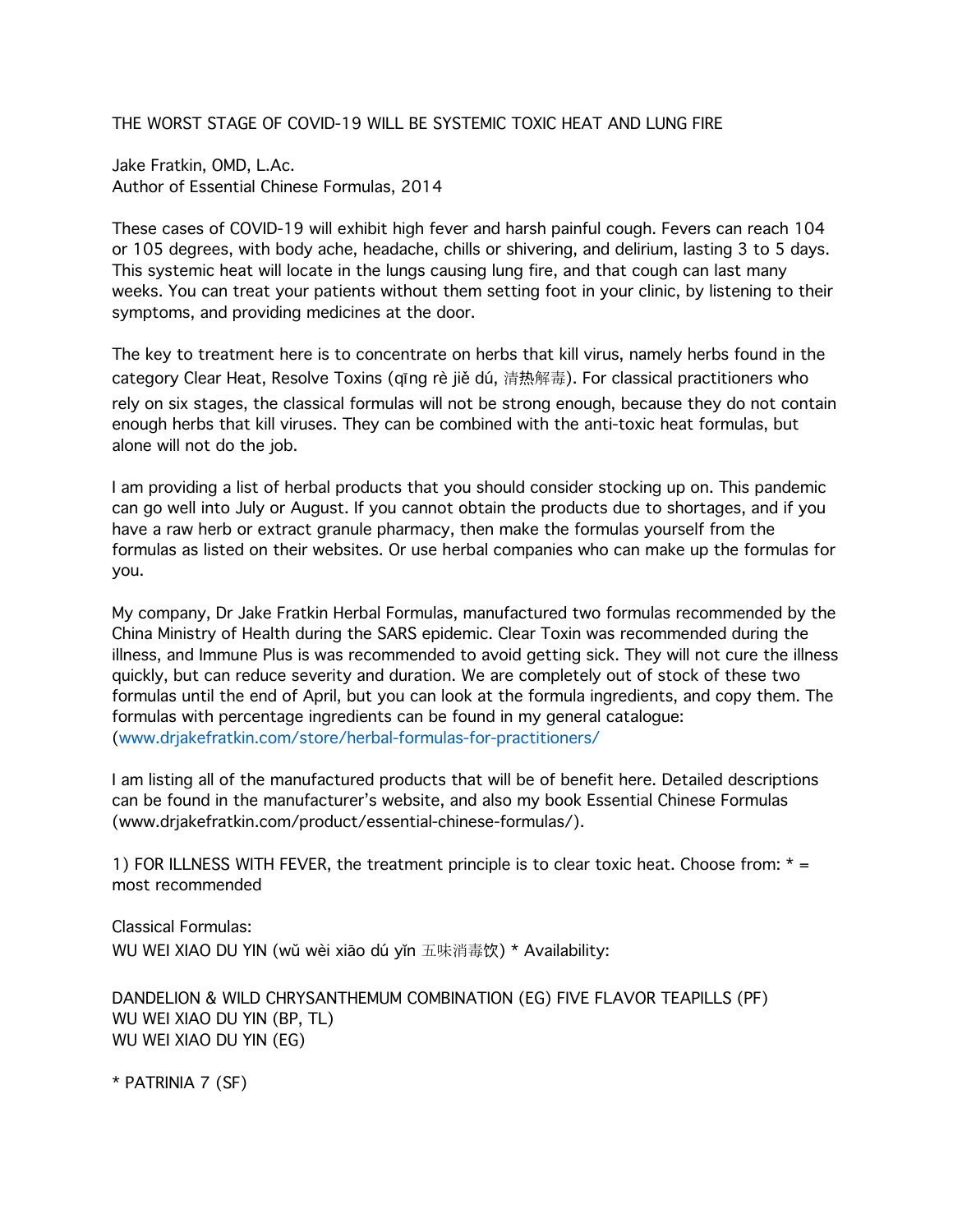Modern Chinese Formulas: CHUAN XIN LIAN WAN (chuān xīn lián wán 穿心莲丸) \* Availability:

ANDROGRAPHIS FORMULA (GF) ANTIPHLOGISTIC FORMULA (K) CHUAN XIN LIAN KANG YAN PIAN (BP) CHUAN XIN LIAN PIAN (PF, PM) CHUAN XIN LIAN WAN (HT)

ISATIS FORMULA (CC) \*antiVIRII (PX)  $*$  ISATIS 6 (SF)

GAN MAO LING (gǎn mào líng 感冒灵) Availability:

CHILDREN'S CLEAR AND RELEASE FORMULA (GF)

DR.SHEN'S GAN MAO LING (DS) GAN MAO LING (K, PF) GAN MAO LING FORMULA (GF) GAN MAO LING JIE DU WAN (HT) GANMAO TUIRE CHONGJI (PM) GANMAOLING TABLETS (PM)

ZHONG GAN LING (zhòng gǎn ling 重感灵) Availability:

COLD BURST (JD) ZHONG GAN LING (HT, JD, K, PF, TL) ZHONG GAN LING FORMULA (CC, GF) ZHONG GAN LING WAN (HT) ZHONG GAN QING PIAN/WAN (GC)

Important American-made products: (\* = favorites) ASTRA ISATIS (HC)

• \* BIDENS 6 (SF) CHRYSANTHEMUM 9 (SF)

CHUAN XIN LIAN KANG YAN WAN (HT)

• \* CLEAR TOXIN (DrJake)

CLEAR HEAT (HC) ENHANCE (HC) FORSYTHIA 18 (SF)

- $\bullet \quad * \quad$  GZQ (DrJ)
- \* HERBAL ABX (EVG)
- $\bullet$  \* ILEX 15 (SF)

ISATIS FORMULA (CC)

ISATIS GOLD (HC)

- $\bullet$  \* PARIS 7 (SF)
- $\bullet$  \* PATRINIA 7 (SF)

PURGE HEAT (CMS)

\* VIOLA CLEAR FIRE FORMULA (GF)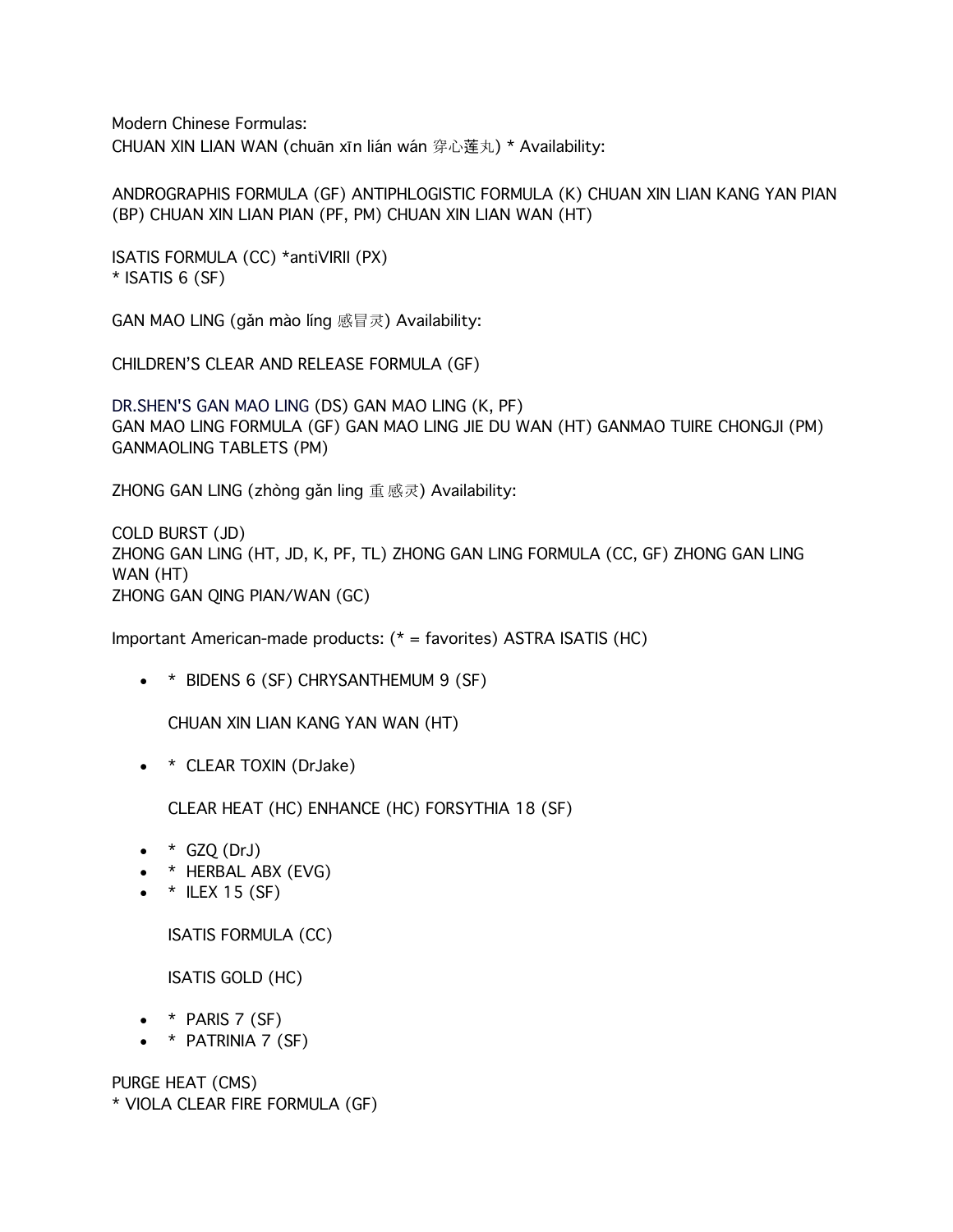2) LUNG FIRE, with harsh painful barking cough, difficulty breathing. CHINESE-MADE FORMULAS:

QING ZAO JIU FEI TANG (qīng zào jiù fèi tāng 清燥救肺汤) Availability:

ERIOBOTRYA & OPHIOPOGON COMBINATION (EG) QING ZAO JIU FEI WAN (HT, TL)

HUANG LIAN SHANG QING WAN (huáng lián shàng qīng wán 黄连上清丸) \* Availability:

COPTIS, PHELLODENDRON & MINT FORMULA (EG) HUANG LIEN SHANG CHING PIEN (PM) HUANG LIEN SHANG QING PIAN (BE, PM)

QING FEI YI HUO PIAN (qīng fèi yi huǒ piān 清肺火片) \* Availability:

CHING FEI YI HUO TABLETS (PM) QING FEI CLEARING FORMULA (K) QING FEI YI HUO WAN (HT)

YANG YIN QING FEI WAN YANG YIN QING FEI WAN (PM)

YANG YIN QING FEI TANG JIANG (PM)

AMERICAN-MADE PRODUCTS:

- $\bullet$  \* BELAMCANDA 15 (SF)
- \* STEMONA TABLETS (SF)
- $\bullet$  \* SVP LUNG (DrJ)

HERBAL COMPANY CODES BP Blue Poppy CC Chinese Classics DrJ Doctor Jake Fratkin's Formulas EG "Standardized" extract granules or capsules from Taiwan and China (Acuherb, E-

Fong, Evergreen, Guang Ci Tang, Herbal Times, KPC, Mintong, Nong's, Plum

Flower, Qualiherb, Sunten, etc) EV Evergreen

GC Guang Ci Tang (Active Herb) GF Golden Flower HC Health Concerns

227. HS Honso (TCM Zone) 228. HT Herbal Times (Nuherbs)

JD Jade Dragon (Nuherbs) K Kan Herbals and Traditionals MS Minshan (China) PF Plum Flower (Mayway)